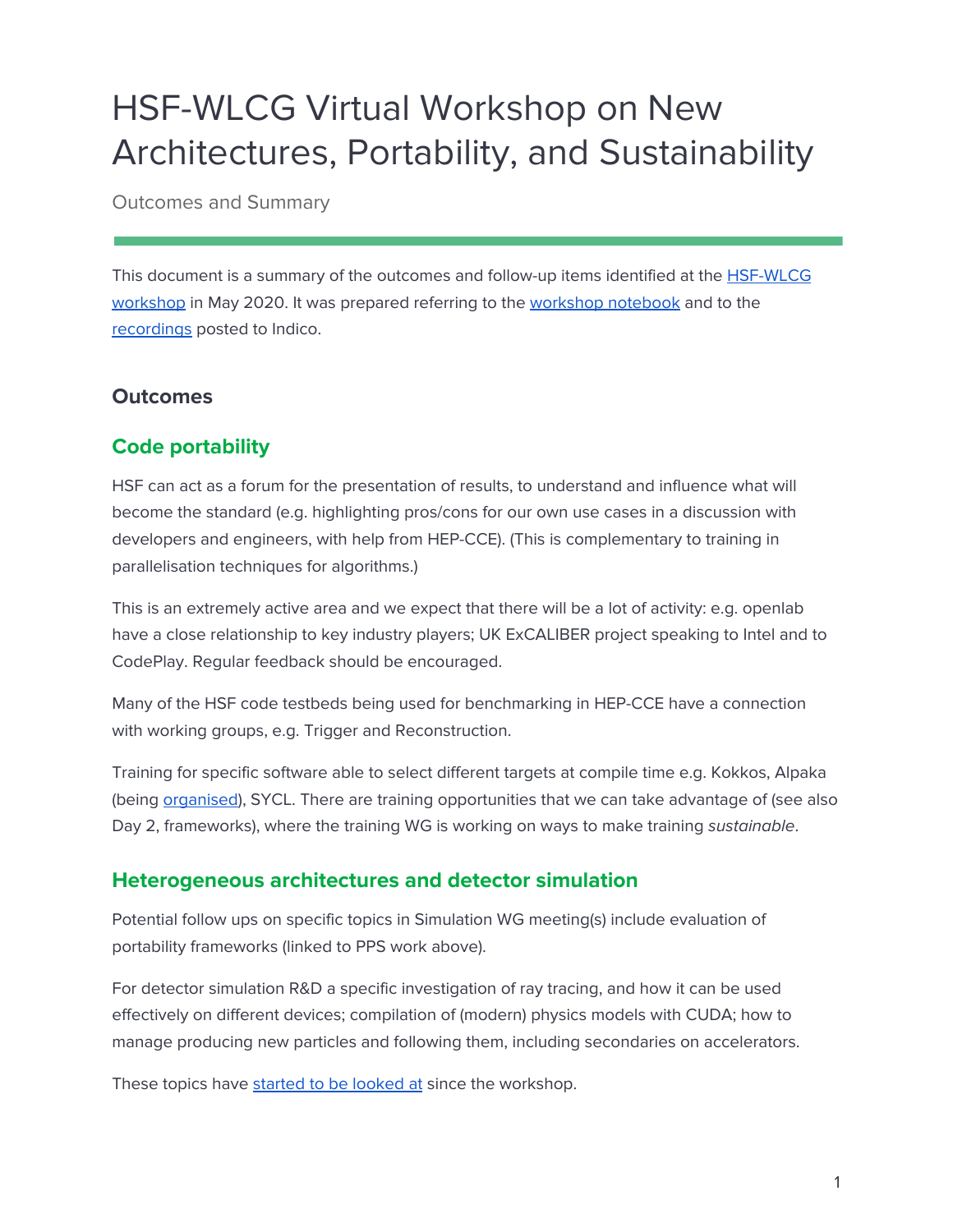Optimal computation offload in hybrid CPU/GPU environments for simulation will also need to be integrated into the experiments' frameworks (link to Frameworks WG).

#### **Tensorflow as a compute engine**

Establish communication between different TF-based packages (TFA/AmpliTF, zfit, ComPWA/tensorwaves, VegasFlow for Monte-Carlo techniques, internal BESIII/LHCb library by UCAS Beijing). This is to facilitate finding common solutions and ironing out issues / migration to TF2. Best placed under the Scikit-HEP umbrella / analysis or PyHEP WGs. There may be a use to develop/collect/document portable math libraries useful for processing lists of events.

#### **Experiment Frameworks**

Frameworks area has a lot of R&D going on (async offloading, event batching, interface exposed to developers) all topics for the Frameworks WG.

Allied issues, particularly for the reconstruction WG (algorithms). There will be implications for generators and simulation as R&D develops in this area. Training continues to be an issue, with progress here (e.g. upcoming Alpaka workshop).

#### **Workload Management**

Interactions between WMS and Framework, is a cross-cutting topic with more complex information needing to be transmitted to help broker jobs. Further discussions needed, but in which forum? Each experiment has different combinations of software. Interaction with resource providers to help standardise resource descriptions (GDB) and methods of probing.

Code bases being flexible to different devices will help a lot (back to HSF WGs and generic coding approaches - know what targets you can use).

Generalising the deployment of containers as the generic way of packaging workloads (WLCG GDB) helps sites and experiments. Containers are also becoming more interesting as a way to manage sites, using Kubernetes.

#### **Validation**

Assess technical needs within experiments (results could be discussed in an HSF Forum meeting).

No common projects unless there's some up-front interest/commitment from experiments and projects - not clear there is sufficient interest in this.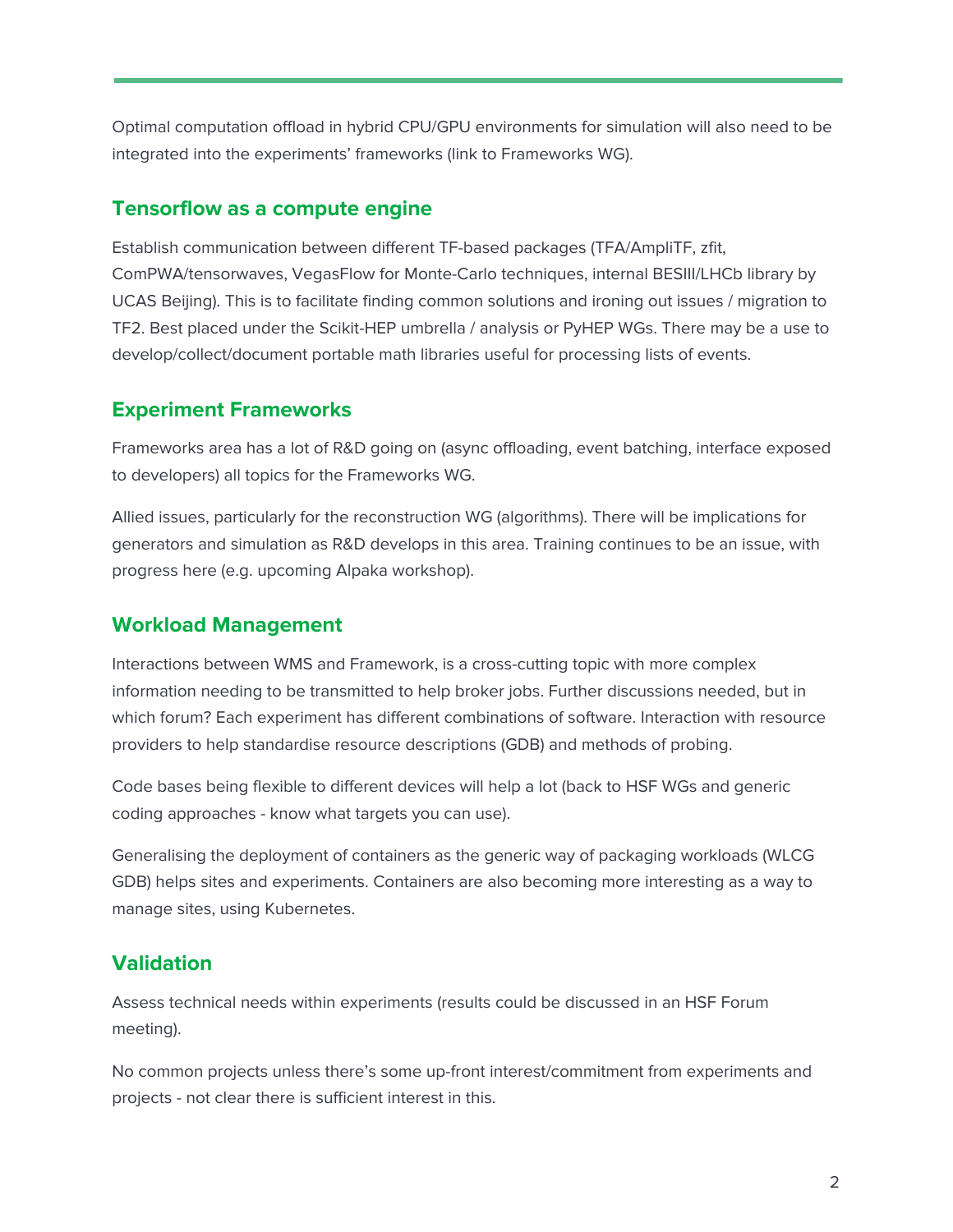Assessing numerical stability is a topic for both algorithmic design and technical improvements (some work on this with the verrou tool, HSF Tools group).

## **Benchmarking and Accounting**

How to deal between these somewhat different approaches between benchmarking for procurements and pledges based on the usable capacity? This is something new: until now pledges were based on the benchmark execution on a given resource.

Usable capacity: test the proposed approach for pledging usable capacity on a guinea-pig HPC site using the tools we have currently and learn from it. How to deal with the possibly evolving "usable capacity" for a given resource? It is particularly true for machines with GPUs. The changes brought in the SW layers by new versions of drivers, CUDA and other portability layers, can increase by an order of magnitude the usable capacity in some cases…

Future benchmark: work needed to agree on the one number (score) that will reflect the potential capacity of a resource. Do we have one and only one number or do different experiments use a different mix? With what consequences on sites supporting multiple experiments? Which rules for evolving the workloads that are part of the benchmark?

Is it possible to have a (composite?) metric that can also account for power efficiency and climate sustainability in addition to computing power?

Questions to be followed up in HEPiX Benchmark Group and GDB (technical), then WLCG MB for approval.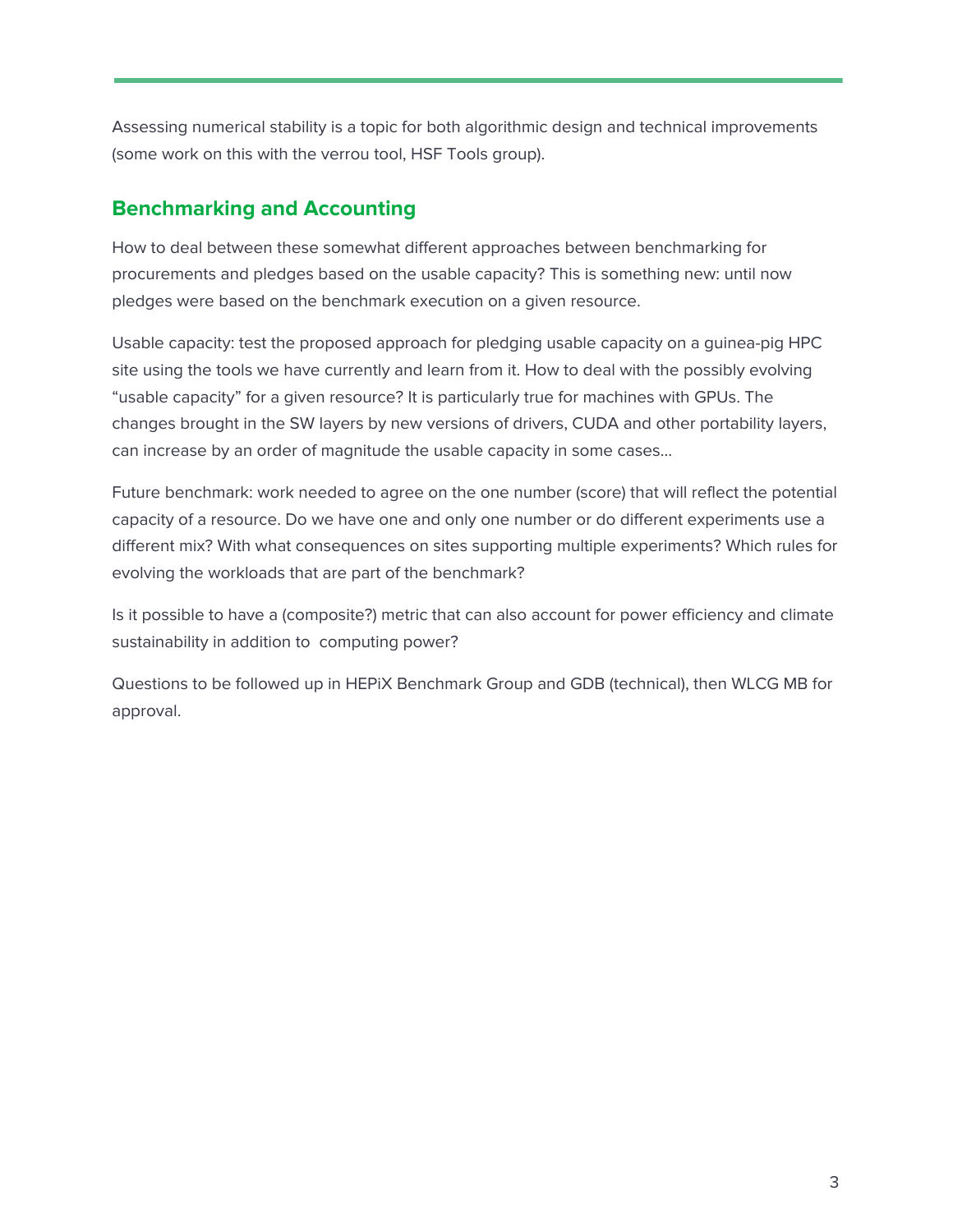# **Workshop Summary**

## **Monday**

## Code Portability

Ultimate goal: make (reconstruction, but also other kinds of) code run without too much customization on current and near-future heterogeneous HPCs (CPU/accelerators, including GPU and FPGA). This is for HL-LHC timescales.

Projects like HEP-CCE (HEP Center for Computational Excellence) can aid HEP-specific benchmarking using current software, and will produce a document with different kinds of metric.

There are portability trade-offs to keep in mind (code complexity vs performance, portability vs efficient code). Generally simple and more portable code is privileged. Containerization is a possibility but it depends on how much data needs to be shared.

Liaising with non-HEP developers is important, and having a common view could help influencing the standards. We should not lock ourselves into a single technology/software for the time being.

We should not ignore the fact that HPCs are becoming more and more prominent in research environments and things may move on without HEP if we aren't able to stay on track (also for career development purposes).

## Heterogeneous architectures and detector simulation

Simulation needs for HL-LHC are substantial.

Many lessons learned from GeantV project (e.g. vectorization of individual components may not be enough and bring complexity, but re-writing and modernizing large CPU code can bring performance improvements). Maintainability and hardware portability are important, since hardware and software are evolving.

Geant 4 R&D TF focused on topics such as improvement of current code (including tracking R&D with ray tracing), integration of fast simulation, accelerator use for particle transport.

## Tensorflow as a compute engine

The talk covered the use of Tensorflow as a computational library / engine in case of heavy computations on small datasets (e.g. amplitude analyses of 10-100 millions of events in flavour-physics with more after upgrades with hundreds of thousands of fits). Led to the creation of a dedicated TF analysis package as a framework for ML fits + libraries, which can be used by higher level fitters (eg zfit). This shows that TF can be used for uses beyond machine learning.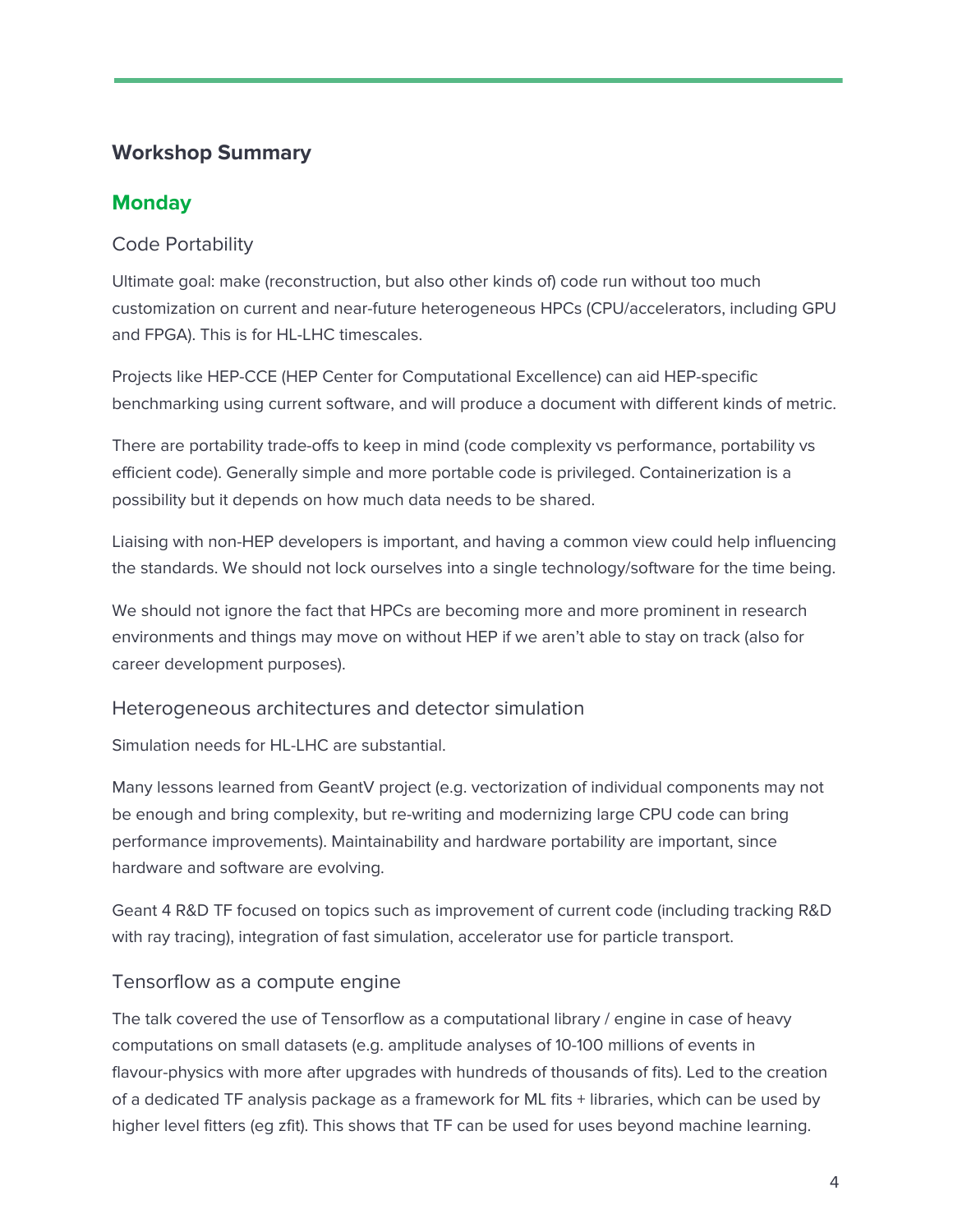# **Tuesday**

### Application Frameworks

Goal is the optimal use of heterogeneous resources. This is easier on owned resources (HLT) as opposed to HPCs or other sites. A number of approaches: separate process spaces (ALICE-FAIR approach in O2 - message-passing; code separation, dynamically balance CPU resource use at process level); accelerator only approach (ideal for R&D projects; optimal performance for the target devices; can leave CPUs idle when they could do useful work, may be balanced by other tasks); hybrid approach with asynchronous execution (most complex for framework, but maybe the biggest prize, smart underlying schedulers (TBB, HPX) help maximise CPU usage). CMSSW is a good example of the latter and can switch between CPU/GPU version(s) according to resource availability. In all cases, there are hurdles for the experiment developers and some steep learning curves (cf. portable parallelisation strategies talk)

#### Workload Management

Challenge here is to seamlessly incorporate heterogeneous resources. Outside of HLT farms this can be really heterogeneous - many different GPU and CPU combinations. Total heterogeneous general (non-HPC) resources are small at the moment but will grow. Workloads are CPU only (today the majority), jobs that need a GPU and jobs that can take advantage of a GPU, but can run CPU only (HEP might require a lot of these jobs for high-efficiency use of our global resource pool). Issues include probing/discovering resources correctly (negotiate with the LRMS). Tag resources properly for matchmaking, which is more complex than current CPU cases, but CPUs will also become more heterogeneous with software starting to use more specific instruction sets. Currently ATLAS and CMS users can submit payloads that require GPUs via PanDA and CMS Connect. Use of containers for the software stack is ubiquitous (with more and more sites also using k8s to manage their resources). At the moment we have no large scale grid production workflows using GPUs, with an open question as to how much machine learning HEP will use.

## **Wednesday**

#### **Benchmarking**

A new CPU benchmarking suite is available and ready to replace HS06 for procurements and pledges

- Based on different categories of workloads from all LHC experiments
- Able to target multiple architectures